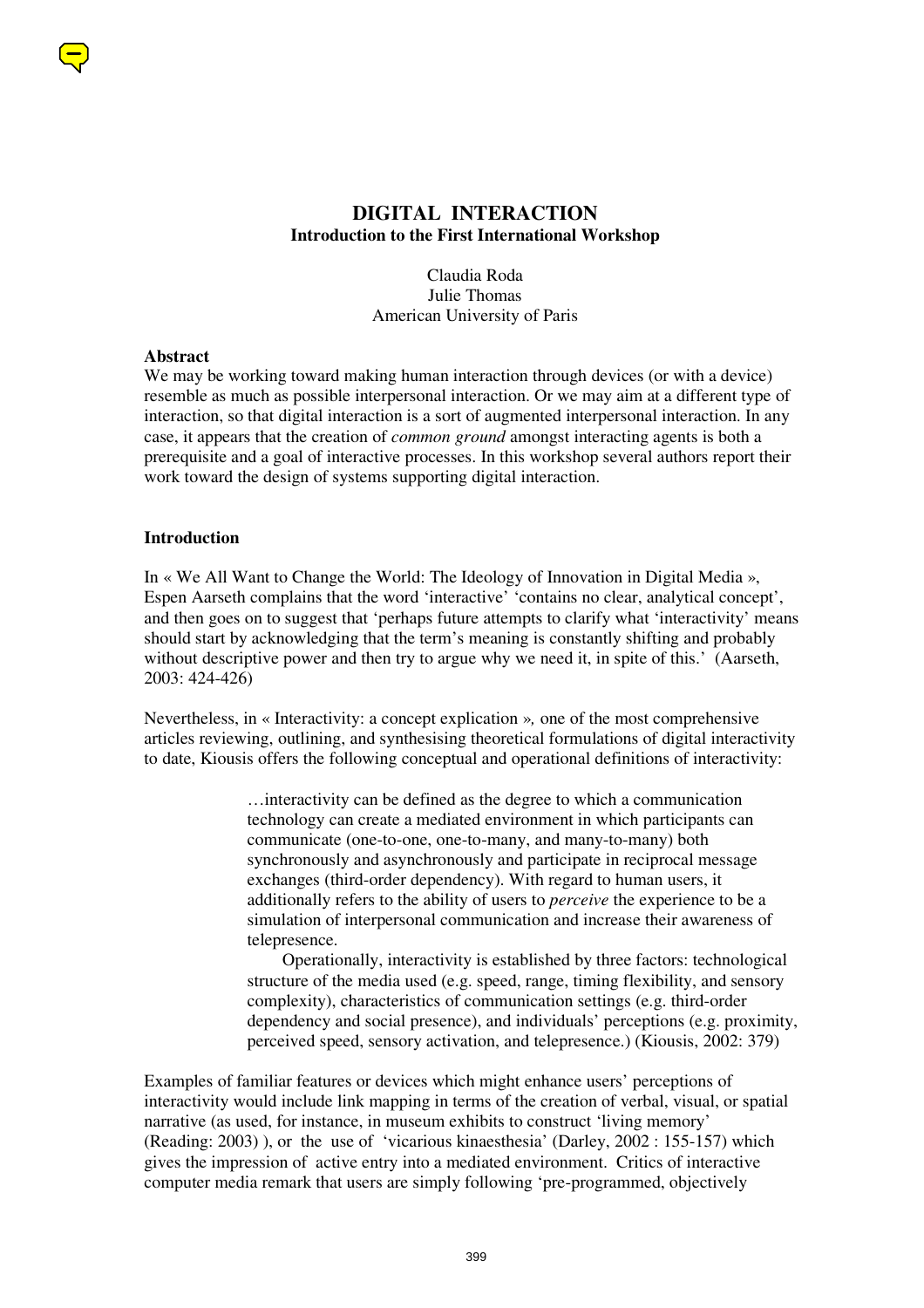existing associations', and in an 'updated version' of Althusser's concept of 'interpellation', are being asked to mistake the structure of somebody else's mind for their own (Manovich, 2001: 61).

### **Digital interaction as simulation of interpersonal communication?**

Perhaps, for the mediated communication process to be most effectively perceived as interaction, it should be conceptualised not as a *simulation* of interpersonal communication, but rather as an exchange which suggests qualities and impressions *similar* to those produced in human interpersonal communication, but which also (whether as a result of context, structure, technology, etc.), offers different opportunities for interaction (as in interactive digital art, for example (Holmes: 2000)).

The quality of engagement or immersion implied in 'Telepresence' might be conceived of as not necessarily privileging the mediated environment over the physical environment, but rather as the creation of a new environmental site of exchange – the 'experiential' interface: adaptable, individual, flexible, drawing on qualities of both mediated and physical environments simultaneously.

#### **Common ground as the basis for interaction**

 $\overline{a}$ 

Grice, in « Logic and Conversation » (Cole & Morgan: 1975), supplies a set of maxims which guide cooperative conversation; these maxims seem to be an essential part of the 'Common Ground<sup>, 1</sup> of shared information and knowledge used in interpersonal communication: The parties involved in the exchange assume 1.) that the speaker will provide truthful and accurate information (Quality), 2.) that the speaker will supply the quantity of information that is required – neither more nor less (Quantity), 3.) that the information will be relevant and appropriate to the task (Relation), and 4.) that the speaker will avoid obscurity of expression & offer clear and unambiguous information (Manner).

If, in the course of a conversation, the hearer believes that the literal interpretation of what has been said violates any of the above maxims, he will start an inference process allowing him to find an interpretation of what has been said that does not violate the maxims. For example, if the maxims of quantity seem to be violated the hearer will try to infer why extra information has been included.

In fact, it is through this process of inference and interpretation that the hearer becomes a truly active participant, rather than passive receiver, in the communication process. After all, Plato chose the interactive medium of the Dialogues to convey Socrates' logical philosophy.

As Lakoff and Johnson point out, we understand the world, the physical and cultural environment, through our interactions with it (Lakoff & Johnson, 1980: 194), and metaphor is the linguistic, emotional, and cultural device we use to convey the interactional properties of our conceptualisations. In language, 'metaphor plays an essential role in characterizing the

<sup>1</sup> Here we refer to the « common ground » as defined by Clark (1996), however similar concepts have been used in lingustics, logics and artificial intelligence under the name of « common knowledge » or « mutual knowledge ». One of the earliest formal accounts can be found in (Halpern and Moses 1984)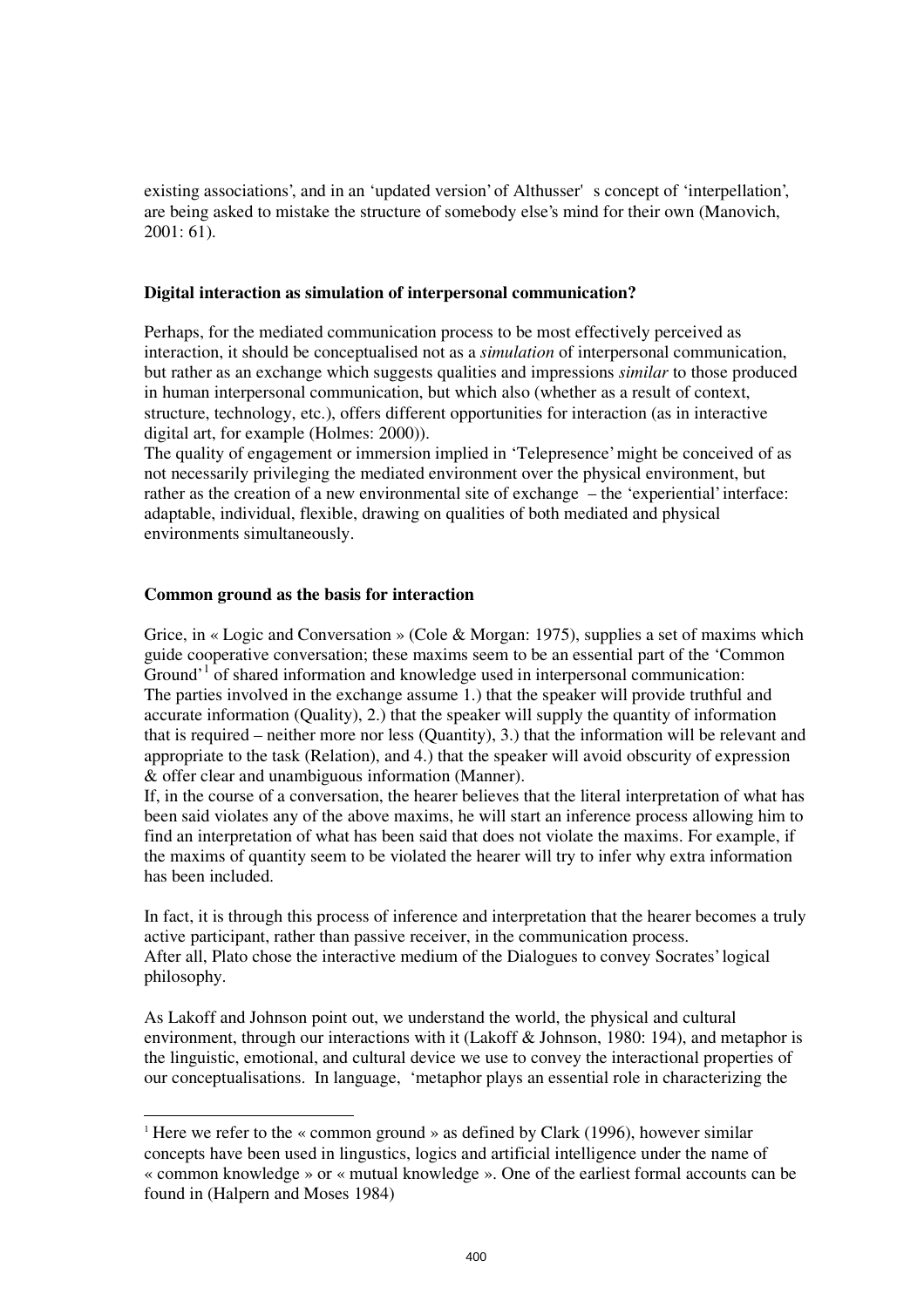*structure* of our experience' (118), in creating a spatial reltaionship between form and content (127), in inducing similarities and making similarities possible (147), in creating 'similarities of a new kind' (151), and in providing a way of ' *partially* communicating unshared experiences' (225). But metaphor is 'not merely a matter of language', but of 'conceptual structure', involving intellect and 'all the natural dimensions of our experience, including sense experience.' (235)

Thus metaphor provides another 'Common Ground' of shared similarities through lan guage, conceptualisations of time /space, structure, sensory experience, visual and kinaesthetic narratives – and, to paraphrase Gigliotti, an important consequence of this is the capacity it offers the conceptual systems of digital media to influence other emergent structural metaphors (Gigliotti, 1999). And just as metaphor provides this 'common ground', so the concept of the 'common ground' provides a metaphor for the production of *new* similarities and the creation of a communication environment which is not a *simulation*, but a site of exchange between mediated and physical environments as well as between senders and receivers.

# **Digital interaction**

In human communication, interactive processes are often established in order to build / enlarge / improve the common ground necessary to efficiently achieve some communication goal. The common ground includes the physical, social and cognitive environments shared by the partners in communication. One of the objectives of the new generation of Information and Communication Technologies (ICT) is to supply tools that enhance the interaction process by allowing communication partners to improve their common ground more efficiently.

The focus of ICT on common ground aims at responding to several needs including:

- 1. the recreation of lost common ground due to device mediated communication, and
- 2. the need to support common ground improvement in complex communication environments (e.g. business meetings).

The former need is consequent to the fact that, in device mediated communication, common ground may be drastically reduced because communication partners may be physically located in different places (therefore they are not able to see, hear, touch, smell the same environment) and because communication may take place within a very heterogeneous community, i.e. amongst people who have a significantly different social and cognitive background.

The latter need originates from the fact that complex communication environments often rely on multiple multimedia devices and community members find it difficult to both access and acquire the contents within the time frame of the communication exchange (often real-time).

## **The workshop**

The papers presented at the workshop offer a good overview of the many research issues and software tools being studied with the aim of supporting common ground creation and thereby enhancing the interaction processes. In particular common ground is targeted by the recreation of the mediated environment, of shared meaning, of social roles and of social rules.